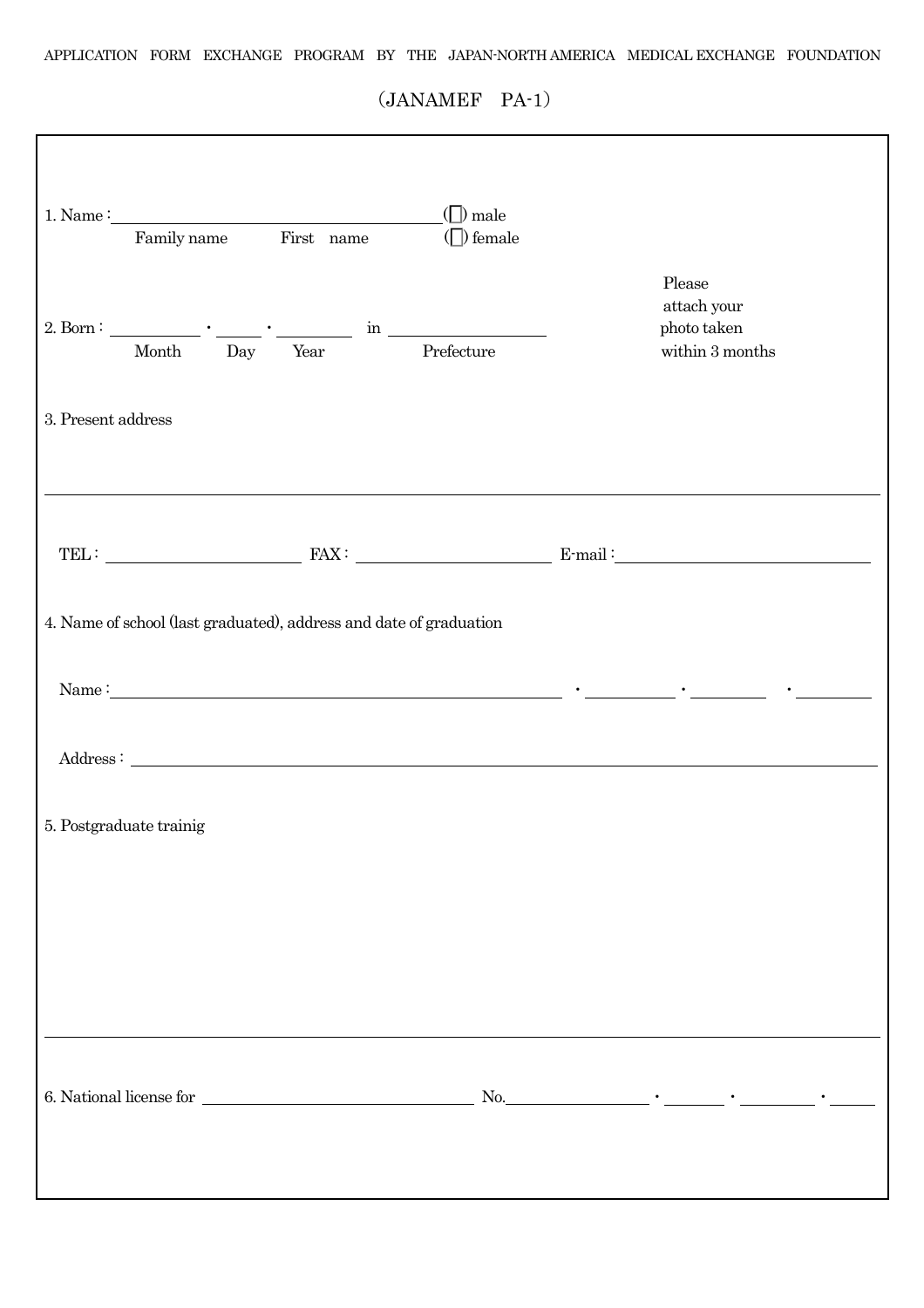## $(JANAMEF PA-2)$

| ECFMG(USMLE)                                                                                                                                                                                                                                                      |                        |                        |      |      |
|-------------------------------------------------------------------------------------------------------------------------------------------------------------------------------------------------------------------------------------------------------------------|------------------------|------------------------|------|------|
|                                                                                                                                                                                                                                                                   |                        |                        |      |      |
| Step 1: No.                                                                                                                                                                                                                                                       |                        |                        | Year |      |
|                                                                                                                                                                                                                                                                   | Month                  | Day                    |      |      |
| Step 2CK: No.                                                                                                                                                                                                                                                     | $\operatorname{Month}$ | Day                    | Year |      |
|                                                                                                                                                                                                                                                                   |                        |                        |      |      |
| Step 2CS: No.                                                                                                                                                                                                                                                     | Month                  | Day                    | Year |      |
| Step 3 : $N_0$ .                                                                                                                                                                                                                                                  |                        |                        |      |      |
|                                                                                                                                                                                                                                                                   | $\operatorname{Month}$ | Day                    | Year |      |
| MCCEEGFMS: No.                                                                                                                                                                                                                                                    |                        |                        |      |      |
|                                                                                                                                                                                                                                                                   |                        | $\operatorname{Month}$ | Day  | Year |
| CGFNS: No.                                                                                                                                                                                                                                                        |                        |                        |      |      |
|                                                                                                                                                                                                                                                                   | $\operatorname{Month}$ | Day                    | Year |      |
| : No.                                                                                                                                                                                                                                                             | Month                  | Day                    | Year |      |
| Others: (Please specify): No.                                                                                                                                                                                                                                     |                        |                        |      |      |
|                                                                                                                                                                                                                                                                   |                        |                        |      |      |
|                                                                                                                                                                                                                                                                   |                        | Month                  | Day  | Year |
|                                                                                                                                                                                                                                                                   |                        |                        |      |      |
|                                                                                                                                                                                                                                                                   |                        |                        |      |      |
|                                                                                                                                                                                                                                                                   |                        |                        |      |      |
|                                                                                                                                                                                                                                                                   |                        |                        |      |      |
|                                                                                                                                                                                                                                                                   |                        |                        |      |      |
| 8. English<br>Listening ability : $\Box$ 1. excellent $\Box$ 2. good $\Box$ 3. fair $\Box$ 4. poor<br>Speaking ability : $\Box$ 1. excellent $\Box$ 2. good $\Box$ 3. fair $\Box$ 4. poor<br>□1. excellent □2. good □ 3. fair □4. poor<br>Reading ability $\cdot$ |                        |                        |      |      |
|                                                                                                                                                                                                                                                                   |                        |                        |      |      |
| □ 1. excellent □ 2. good □ 3. fair □ 4. poor<br>$\ddot{\phantom{a}}$ .                                                                                                                                                                                            |                        |                        |      |      |
| Writing ability                                                                                                                                                                                                                                                   |                        |                        |      |      |
| Certificate : TOEFL score<br>PBT                                                                                                                                                                                                                                  | 点/CBT<br>点/iBT         | 点                      |      |      |